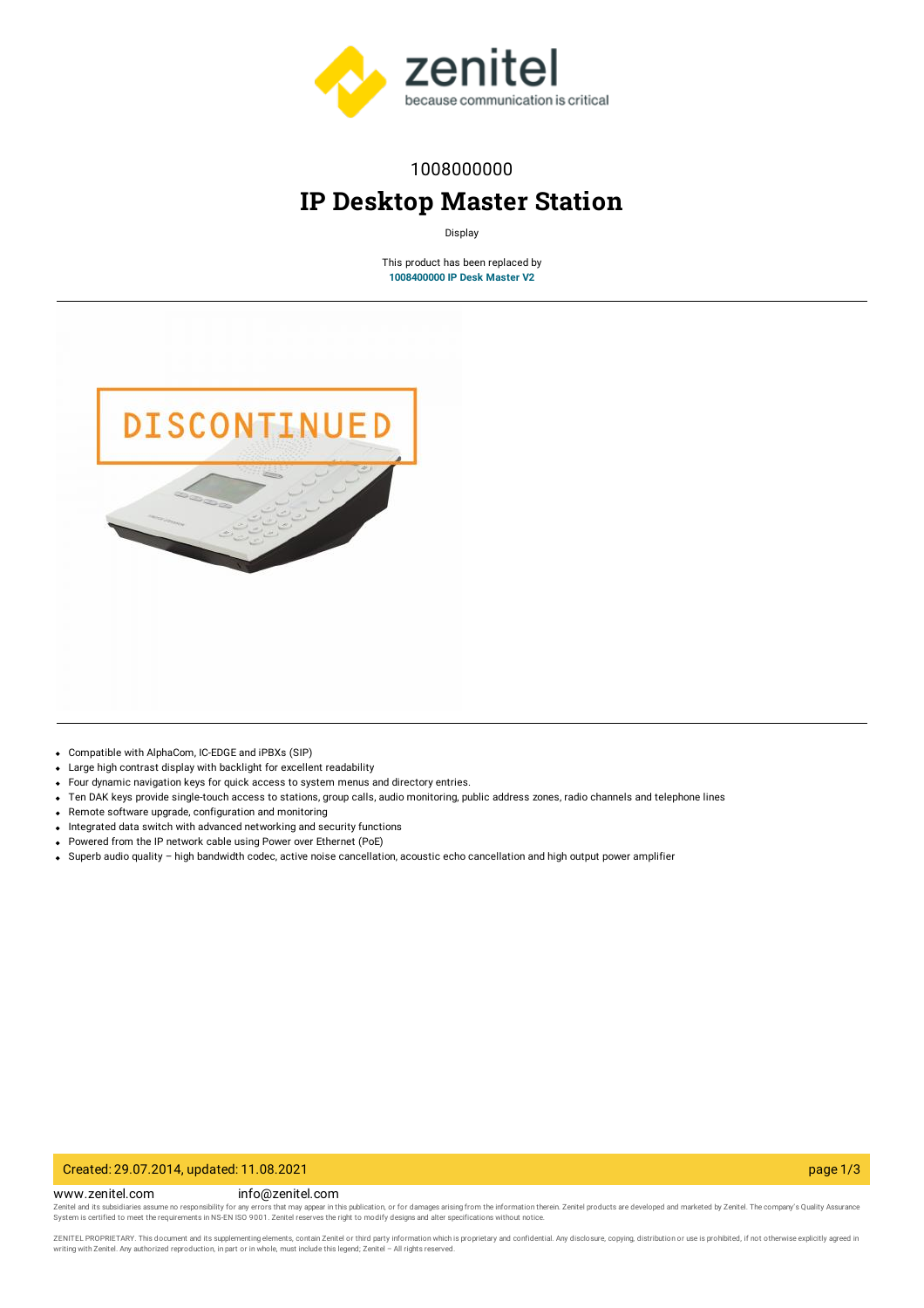## **< This product has been replaced by [1008400000](https://www.zenitel.com/product/ip-desk-master-v2) IP Desk Master V2 >**

The IP Desktop Master is a general purpose intercom station intended for use where a desktop station is the most practical choice. It features a large high contrast display with backlight which allows important information about connections to be shown very clearly.

The IP station supports open standards and is compatible with Vingtor-Stentofon AlphaCom, IC-EDGE and iPBXs using SIP technology. When working in AlphaCom mode, the IP station supports special services only available using the Vingtor-Stentofon CCoIP protocol, AlphaCom server. Examples of services are emergency broadcast with volume override, CCTV integration, call priority, and AlphaNet multisite networking and Vingtor-Stentofon event scripting.

Like all Vingtor-Stentofon stations, this IP desktop station features superb audio quality. This is enabled through a set of advanced technologies such as active noise filtering, acoustic echo cancellation, wide band audio codec, and high power audio outputs.

The IP station has an integrated managed data switch providing advanced networking and security features. The integrated switch provides support for:

- Protection from unwanted access
- Quality of Service (QoS) by managing data traffic
- Increased system availability through redundant LAN infrastructure
- Cost efficient installation by providing shared network connections

To provide maximum availability the station comes with advanced supervision functions. The station line test will detect if there is any faults in the network or station electronics. In addition the station supports tone test, testing the complete transmission path including microphone and speaker. The status of the stations is reported to AlphaWeb as well as to 3rd party management systems using SNMP, Syslog or OPC.

See also: additional documentation on wiki zenitel.com

#### **SPECIFICATIONS**

#### **GENERAL**

| Dimension (WxHxD)        | 168 x 75 x 176 mm                                                                                                                                                                  |
|--------------------------|------------------------------------------------------------------------------------------------------------------------------------------------------------------------------------|
| Weight                   | 0.5 <sub>kq</sub>                                                                                                                                                                  |
| Display                  | Backlit display, 35 x 68 mm (64 x 128 pixels)                                                                                                                                      |
| Temperature range        | $0^{\circ}$ C - 55 $^{\circ}$ C                                                                                                                                                    |
| Relative humidity        | < 95% not condensing                                                                                                                                                               |
| Power consumption        | Power over Ethernet, IEEE 802.3 a-f, Class 0                                                                                                                                       |
| Connectors               | 2 x RJ45 (Ethernet) 10/100 Mbps                                                                                                                                                    |
| SIP                      | RFC 3261, SIP Info (DTMF), RFC 2833 (DTMF)                                                                                                                                         |
| IP protocols             | IP v4 - TCP - UDP - HTTPS - TFTP - RTP - RTCP -DHCP - SNMP - DiffServ - TOS - Vingtor-Stentofon CColP® -<br>SIP                                                                    |
| LAN protocols            | Power over Ethernet (IEEE 802.3 a-f), VLAN (IEEE 802.1pq), Network Access Control (IEEE 802.1x), STP (IEEE<br>802.1d), RSTP (IEEE 802.1d-2004)                                     |
| Audio technology         | Wideband 200 Hz - 7 kHz (G.722), Telephony 3.4kHz (G.711), Active noise filtering, Acoustic echo cancellation,<br>Open duplex, Adaptive jitter filter, Handset and volume override |
| Audio output             | 1.5 Watt, 85 dB audio pressure 1m from speaker                                                                                                                                     |
| Management and operation | DDuHTTPS (Web configuration), DHCP and static IP, Remote automatic software upgrade, Centralized<br>monitoring, Status LED                                                         |
| Advanced features        | Dual port managed data switch supporting VLAN and network access control                                                                                                           |
| Compliance               | CE and FCC Part 15                                                                                                                                                                 |
| Certificates             | UL 60950-1, cUL 60950-1, CB to IEC 60950-1                                                                                                                                         |
|                          |                                                                                                                                                                                    |

#### Created: 29.07.2014, updated: 11.08.2021 page 2/3

www.zenitel.com info@zenitel.com

Zenitel and its subsidiaries assume no responsibility for any errors that may appear in this publication, or for damages arising from the information therein. Zenitel products are developed and marketed by Zenitel. The com

ZENITEL PROPRIETARY. This document and its supplementing elements, contain Zenitel or third party information which is proprietary and confidential. Any disclosure, copying, distribution or use is prohibited, if not otherw